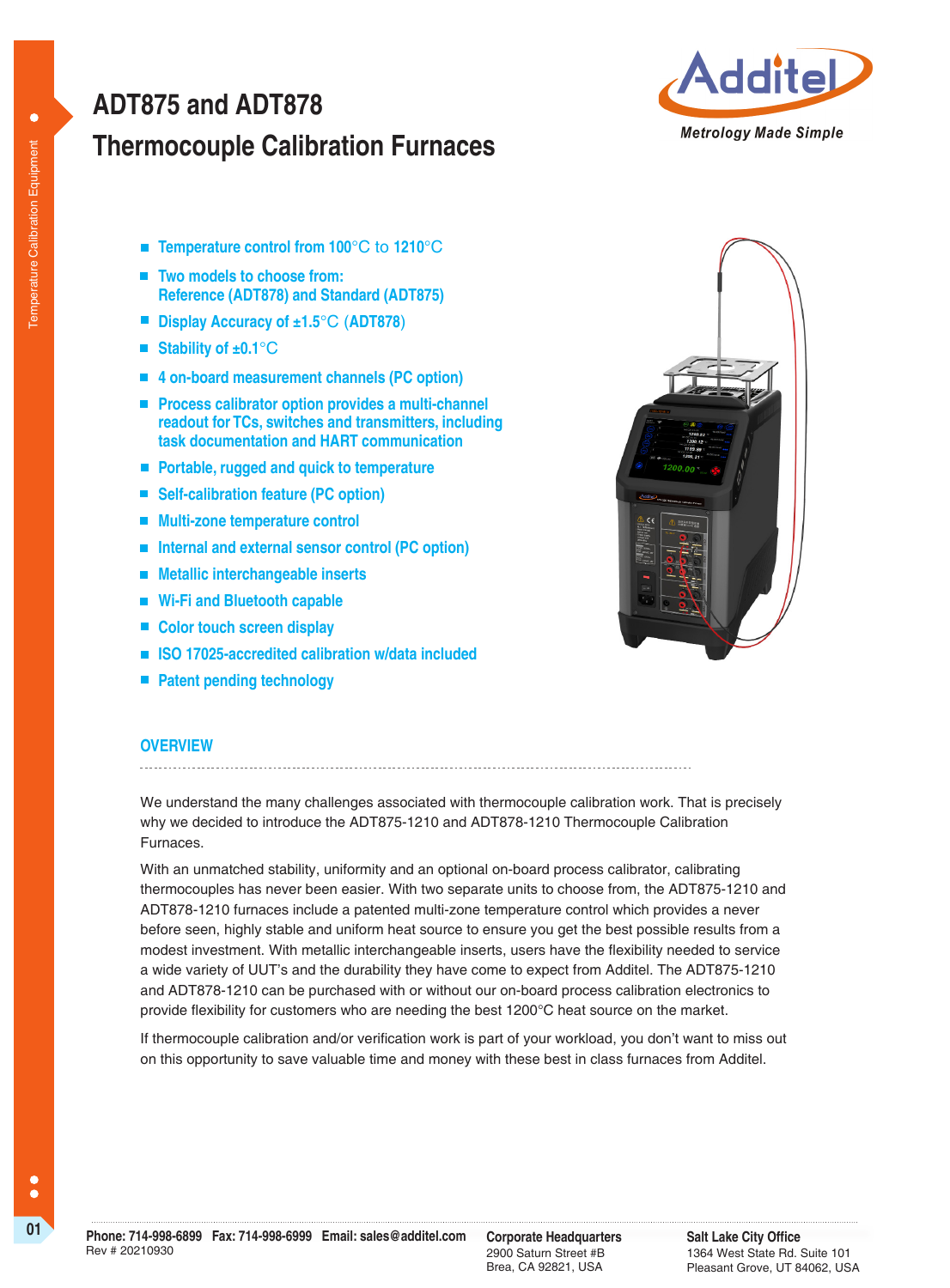### **Temperature Control**

The Additel ADT875 & ADT878 Thermocouple Calibration Furnaces have been designed with a unique and innovative way of controlling temperature and temperature gradients. We like to call it "Advanced Adaptive Control". This exciting new design feature incorporates our patent pending wind tunnel control technology with Additel's impressive 3-zone temperature control to provide the very best uniformity and stability possible.

Each ADT875 & ADT878 is tested and calibrated in Additel's accredited laboratory (Brea, CA) to ensure that each unit is ready to go when the customer opens the package. The included accredited calibration certificate provides data relating to accuracy, stability and uniformity to help provide even more confidence in the testing and calibration of each and every ADT875 & ADT878 Thermocouple Calibration Furnace.

### **General Specifications**

| <b>Specification</b>                       | $878 - 1210^{11}$<br>875-1210                                                                                                                           |                                                                                                                                                  |  |
|--------------------------------------------|---------------------------------------------------------------------------------------------------------------------------------------------------------|--------------------------------------------------------------------------------------------------------------------------------------------------|--|
| Temperature<br>Range                       | 100°C to 1210°C                                                                                                                                         |                                                                                                                                                  |  |
| <b>Display</b><br>Accuracy                 | ±1.2°C @ 100°C<br>±1.2°C @ 300°C<br>$±1.2^{\circ}C$ @ 600 $^{\circ}C$<br>$±1.6^{\circ}C$ @ 900 $^{\circ}C$<br>±2.0°C @ 1210°C                           | $±1.0^{\circ}C$ @ 100 $^{\circ}C$<br>±1.0°C @ 300°C<br>$±1.0^{\circ}C$ @ 600 $^{\circ}C$<br>$±1.2^{\circ}C$ @ 900 $^{\circ}C$<br>±1.5°C @ 1210°C |  |
| <b>Stability</b>                           | $±0.1$ °C                                                                                                                                               |                                                                                                                                                  |  |
| <b>Axial Uniformity</b><br>(20mm zone)     | $\pm 0.6^{\circ}$ C @ 100 $^{\circ}$ C<br>±1.2°C @ 300°C<br>±1.5°C @ 600°C<br>$±1.5^{\circ}C$ @ 900 $^{\circ}C$<br>$±1.5^{\circ}$ C @ 1210 $^{\circ}$ C | $\pm 0.4$ °C @ 100°C<br>±0.8°C @ 300°C<br>$±1°C$ @ 600°C<br>$±1°C$ @ 900°C<br>$±1°C$ @ 1210°C                                                    |  |
| Radial<br><b>Uniformity</b>                | $\pm 0.2^{\circ}$ C @ 100 $^{\circ}$ C<br>$\pm 0.3$ °C @ 300°C<br>$\pm 0.4$ °C @ 600°C<br>$+0.8$ °C @ 900°C<br>$±1°C$ @ 1210°C                          | ±0.2°C @ 100°C<br>$\pm 0.3$ °C @ 300°C<br>$\pm 0.4$ °C @ 600°C<br>$+0.6C$ @ 900°C<br>±0.8°C @ 1210°C                                             |  |
| <b>Loading Effect</b>                      | $±0.5$ °C                                                                                                                                               |                                                                                                                                                  |  |
| Environmental<br><b>Conditions</b>         | 8°C to 38°C guaranteed accuracy<br>0°C to 50°C, 0% to 90% RH non-condensing,<br>3000 M altitude for normal operation                                    |                                                                                                                                                  |  |
| <b>Storage</b><br><b>Conditions</b>        | -20 $^{\circ}$ C to 60 $^{\circ}$ C                                                                                                                     |                                                                                                                                                  |  |
| <b>Immersion Depth</b>                     | $XR$ style inserts = 138 mm (5.43")<br>$XS$ style inserts = 116 mm $(4.57")$<br>(see insert ordering info for more details)                             |                                                                                                                                                  |  |
| Insert Size - OD                           | 24.8 mm (0.98 inches)                                                                                                                                   |                                                                                                                                                  |  |
| <b>Heating Time</b>                        | 50 min: 23°C to 1210°C                                                                                                                                  |                                                                                                                                                  |  |
| <b>Cooling Time</b>                        |                                                                                                                                                         | 50 mins:1210°C to 300°C 55 mins:1210°C to 300°C<br>50 mins: 300°C to 50°C 55 mins: 300°C to 50°C                                                 |  |
| <b>Typical Time to</b><br><b>Stability</b> | $15 \text{ min}$                                                                                                                                        |                                                                                                                                                  |  |
| <b>Resolution</b>                          | $0.01^{\circ}$ C                                                                                                                                        |                                                                                                                                                  |  |
| <b>Units</b>                               | °C, °F, and K                                                                                                                                           |                                                                                                                                                  |  |
| <b>Display</b>                             | 6.5 in (165 mm) color touch screen                                                                                                                      |                                                                                                                                                  |  |
| Size (H x W x D)                           | 345 x 170 x 330 mm (13.6 x 6.7 x 13.0 in)                                                                                                               |                                                                                                                                                  |  |
| Weight                                     | 10.6 kg (23.4 lbs)                                                                                                                                      |                                                                                                                                                  |  |

[1] 878-1210 specifications require the use of an "XR" style insert. Otherwise default to the 875-1210 specifications.

**02 Corporate Corporate Headquarters Corporate Headquarters**<br> **Phone: 714-998-6899 Fax: 714-998-6999 Email: sales@additel.com Corporate Headquarters** Rev # 20210930







| <b>Specification</b>      | 875-1210                                                                                                         | 878-1210 |  |
|---------------------------|------------------------------------------------------------------------------------------------------------------|----------|--|
| <b>Power Requirements</b> | 90-254 VAC, 45-65 Hz, 580 W                                                                                      |          |  |
| <b>Mechanical Testing</b> | Vibration: $2 g (10-500 Hz)$ , $30 min$ for $2 side$ s<br>Impact: 4 g three times<br>Drop test: 500 mm (19.6 in) |          |  |
| Communication             | USB A, USB B, RJ45, WiFi, Bluetooth                                                                              |          |  |
| Localization              | English, Chinese, Japanese, Russian, German                                                                      |          |  |
| Warranty                  | 1 year                                                                                                           |          |  |

2900 Saturn Street #B Brea, CA 92821, USA

**Salt Lake City Office** 1364 West State Rd. Suite 101 Pleasant Grove, UT 84062, USA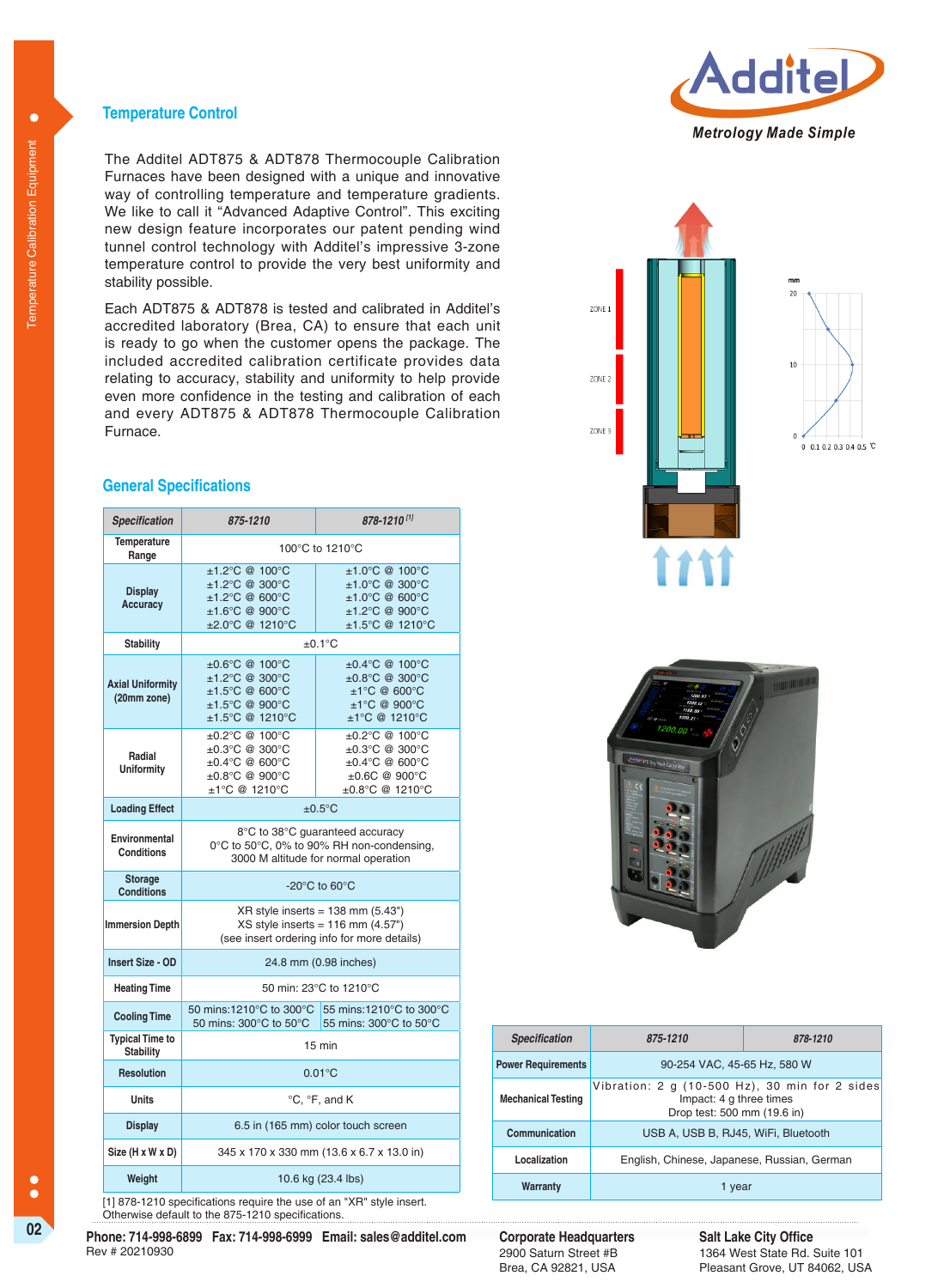### **Process Electronics**



This unique option includes Additel's patented Quick-Push connectors which accommodate virtually all TC connection types. The process option also includes the ability to measure a reference grade thermocouple and up to (4) under test channels. Channels 1 and 2 can measure mA, voltage, perform switch testing and source 24V DC. In addition to these measurement functions, the process option provides full documenting capability of creating tasks, saving "as found" and "as left" results and HART communications for simplified transmitter work. The snapshot feature allows users to capture all information displayed on the screen with a touch of the screen. This optional add-on allows for data logging of all channels using our auto step and a ramp functions. By utilizing the external reference option users can select to control to the furnace set point using an external control probe, which helps to reduce uncertainties. The external control probe feature also facilitates the handy self-calibration feature!

# **Input Specifications (Process Calibrator [PC] Option)**

| <b>Specification</b>                                                                                     | 875-1210                                                                                                                                                                              | 878-1210                                                                                                                                           |  |
|----------------------------------------------------------------------------------------------------------|---------------------------------------------------------------------------------------------------------------------------------------------------------------------------------------|----------------------------------------------------------------------------------------------------------------------------------------------------|--|
| <b>TC Measurement Channels</b>                                                                           | Patented TC terminals:<br>Accepting S, R, K, B, N, E, J, T, L, and U                                                                                                                  |                                                                                                                                                    |  |
| <b>TC Measurement Accuracy</b><br><b>Type K</b><br>Ch. 1-4 (excluding sensor)                            | $+0.182^{\circ}$ C @ 100 $^{\circ}$ C<br>$±0.266^{\circ}$ C @ 300 $^{\circ}$ C<br>±0.310°C @ 600°C<br>$+0.397^{\circ}$ C @ 900 $^{\circ}$ C<br>±0.517°C @1210°C                       | $\pm 0.172^{\circ}$ C @ 100°C<br>±0.236°C @ 300°C<br>$±0.251^{\circ}C$ @ 600°C<br>$+0.304$ °C @ 900°C<br>$\pm 0.382^{\circ}$ C @ 1210 $^{\circ}$ C |  |
| <b>TC Range</b>                                                                                          | -75 mV to 75 mV (UUT Channels 1-4)<br>-18 mV to 18 mV (Reference Channel)                                                                                                             |                                                                                                                                                    |  |
| <b>TC Resolution</b>                                                                                     | 0.0001 mV, Input Impedance $<$ 10 $\Omega$                                                                                                                                            |                                                                                                                                                    |  |
| <b>TC Voltage Accuracy</b>                                                                               | $0.02\%$ RD + 8µV (ch. 1-4)<br>$0.01\%$ RD + $2\mu$ V (ref ch.)                                                                                                                       | $0.01\%$ RD + 8µV (ch. 1-4)<br>$0.005\%$ RD + $2\mu$ V (Ref ch.)                                                                                   |  |
| <b>Internal CJC Accuracy</b>                                                                             | $\pm 0.35^{\circ}$ C (ch. 1-4)<br>$\pm 0.25^{\circ}$ C (ref ch.)                                                                                                                      | $\pm 0.30^{\circ}$ C (ch. 1-4)<br>$\pm 0.20^{\circ}$ C (ref ch.)                                                                                   |  |
| <b>Current Range</b>                                                                                     | $-30$ mA to 30 mA                                                                                                                                                                     |                                                                                                                                                    |  |
| <b>Current Accuracy</b>                                                                                  | $\pm (0.02\% \text{ of } r\text{dg} + 2\mu\text{A})$                                                                                                                                  | $\pm (0.01\% \text{ of } r\text{d}q + 2\mu\text{A})$                                                                                               |  |
| <b>Current Resolution</b>                                                                                | $0.0001 \text{ mA}$                                                                                                                                                                   |                                                                                                                                                    |  |
| <b>Voltage Ranges</b>                                                                                    | $-12$ V to 12 V and $-30$ V to 30 V                                                                                                                                                   |                                                                                                                                                    |  |
| <b>Voltage Accuracy</b>                                                                                  | $\pm (0.01\% \text{ of } r dq + 0.6 \text{mV})$<br>$\pm$ (0.02% of rdg+ 2mV)                                                                                                          |                                                                                                                                                    |  |
| <b>Voltage Resolution</b>                                                                                | 0.0001 V, Input Impedance $>1$ M $\Omega$                                                                                                                                             |                                                                                                                                                    |  |
| DC 24V Output                                                                                            | 24 V ± 10%, MAX 60 mA                                                                                                                                                                 |                                                                                                                                                    |  |
| <b>Hart Communication</b>                                                                                | Optional (ADT875PC and ADT878PC Models)                                                                                                                                               |                                                                                                                                                    |  |
| <b>Temperature Coefficient</b><br>$0^{\circ}$ C to $8^{\circ}$ C and $38^{\circ}$ C to<br>$50^{\circ}$ C | TC Readouts: $±5$ ppm/ $°C$<br>Current: $\pm 5$ ppm/ $\degree$ C<br>Voltage: ±5 ppm/°C                                                                                                |                                                                                                                                                    |  |
| <b>Switch Test</b>                                                                                       | Mechanical or Electrical - Channels 1 & 2 only                                                                                                                                        |                                                                                                                                                    |  |
| <b>Documentation</b>                                                                                     | Up to 1,000 tasks which store up to 10 results each<br>containing as found and as left data. Snap shot feature<br>allows for screen captures. Records auto step and ramp<br>functions |                                                                                                                                                    |  |

# **TC Measurement Specifications and Calculations (Process Calibrator [PC] Option)**

| <b>TC Type</b> | Error $({}^{\circ}C)^{11}$<br><b>TEMP</b> |             |        | <b>TEMP</b>    | Error $(^{\circ}C)^{11}$ |        |             |
|----------------|-------------------------------------------|-------------|--------|----------------|--------------------------|--------|-------------|
|                | $\binom{c}{c}$                            | 875         | 878    | <b>TC Type</b> | $\binom{c}{c}$           | 875    | 878         |
|                | 100                                       | ±0.182      | ±0.172 |                | 100                      | ±1.102 | ±1.094      |
| K              | 300                                       | ±0.266      | ±0.236 | S              | 300                      | ±0.924 | ±0.899      |
| (CH1-          | 600                                       | ±0.310      | ±0.251 | $(CH1-$        | 600                      | ±0.888 | ±0.837      |
| CH4)           | 900                                       | ±0.397      | ±0.304 | CH4)           | 900                      | ±0.868 | $\pm 0.793$ |
|                | 1210                                      | $\pm 0.517$ | ±0.382 |                | 1210                     | ±0.865 | ±0.765      |
|                | 100                                       | ±0.273      | ±0.264 |                | 100                      | ±1.080 | ±1.072      |
| N              | 300                                       | ±0.270      | ±0.243 | R              | 300                      | ±0.869 | ±0.844      |
| (CH1-          | 600                                       | ±0.309      | ±0.256 | $(CH1-$        | 600                      | ±0.804 | ±0.755      |
| CH4)           | 900                                       | ±0.368      | ±0.285 | CH4)           | 900                      | ±0.771 | ±0.699      |
|                | 1210                                      | ±0.455      | ±0.335 |                | 1210                     | ±0.766 | ±0.670      |
|                | 100                                       | ±0.136      | ±0.126 |                | 250                      | ±3.182 | ±3.170      |
| E              | 300                                       | ±0.153      | ±0.130 | B              | 300                      | ±2.645 | ±2.631      |
| (CH1-          | 600                                       | ±0.210      | ±0.154 | (CH1-          | 600                      | ±1.409 | ±1.379      |
| CH4)           | 900                                       | ±0.291      | ±0.202 | CH4)           | 900                      | ±1.049 | ±1.003      |
|                | 1000                                      | ±0.297      | ±0.196 |                | 1210                     | ±0.905 | ±0.839      |
|                | 100                                       | ±0.223      | ±0.214 | T              | 100                      | ±0.194 | ±0.185      |
| L<br>(CH1-     | 300                                       | ±0.271      | ±0.241 | (CH1-          | 300                      | ±0.191 | ±0.166      |
| CH4)           | 600                                       | ±0.308      | ±0.251 | CH4)           | 400                      | ±0.217 | ±0.183      |
|                | 900                                       | ±0.522      | ±0.448 |                | 100                      | ±0.277 | ±0.273      |
| Ü              | 100                                       | ±0.270      | ±0.261 | S              | 300                      | ±0.242 | ±0.229      |
| (CH1-          | 300                                       | ±0.189      | ±0.164 | (EXT.          | 600                      | ±0.249 | ±0.224      |
| CH4)           | 600                                       | ±0.227      | ±0.176 | REF)           | 900                      | ±0.258 | ±0.220      |
|                | 100                                       | ±0.186      | ±0.177 |                | 1210                     | ±0.266 | ±0.216      |
| J              | 300                                       | ±0.197      | ±0.168 |                | 100                      | ±0.271 | ±0.266      |
| (CH1-          | 600                                       | ±0.256      | ±0.200 | R              | 300                      | ±0.228 | ±0.216      |
| CH4)           | 900                                       | ±0.281      | ±0.197 | (EXT.          | 600                      | ±0.227 | ±0.202      |
|                | 1200                                      | ±0.414      | ±0.294 | REF)           | 900                      | ±0.230 | ±0.194      |
|                |                                           |             |        |                | 1210                     | ±0.240 | ±0.192      |

[1] Excluding cold junction compensation errors.

 $\bullet$ 

Ċ  $\bullet$ 





**ADT875 & ADT878 Process Calibrator [PC] option electronics**